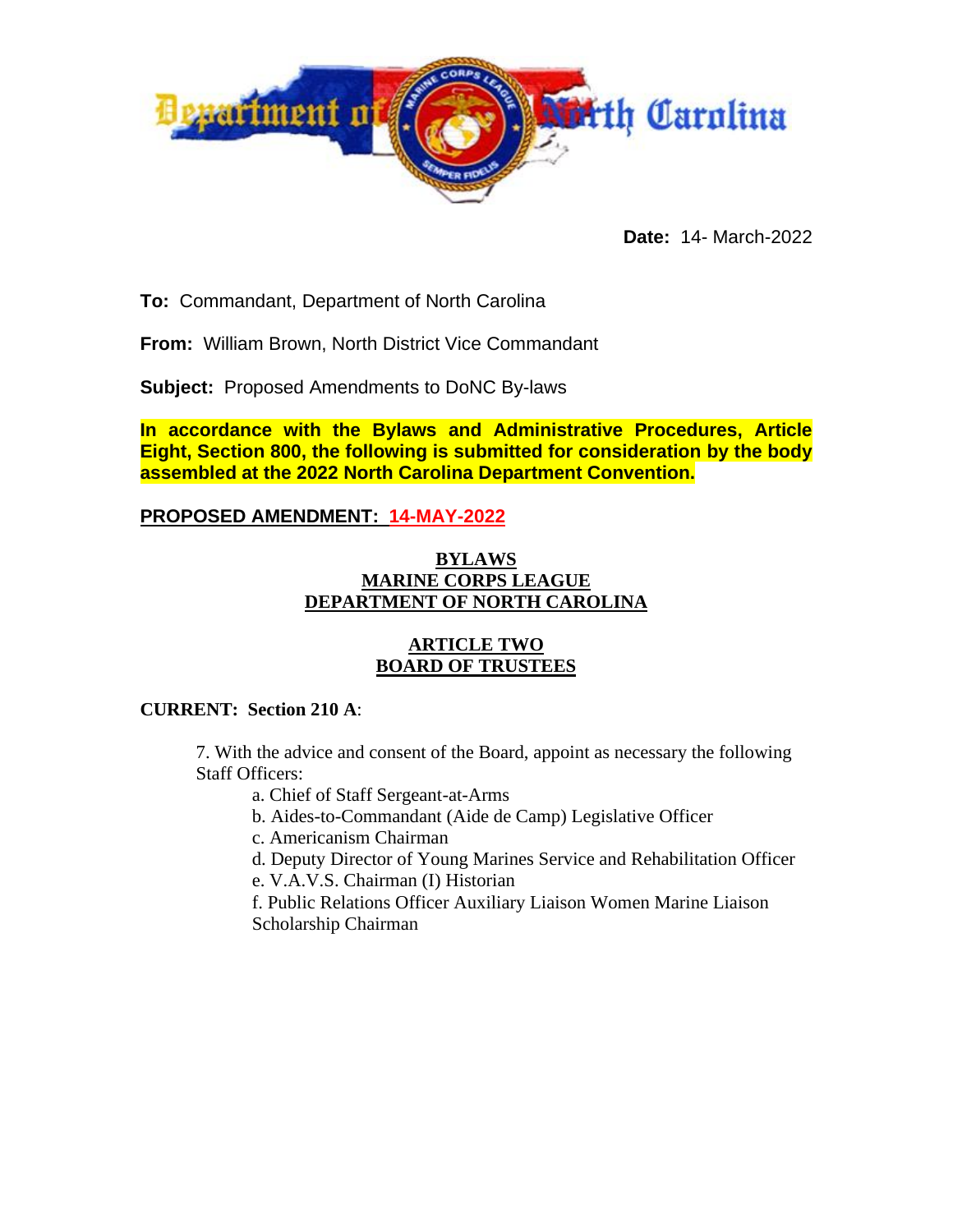

# **CHANGE TO READ:**

# SECTION 210 - DUTIES OF TRUSTEES -

### A. DEPARTMENT COMMANDANT shall:

7. With the advice and consent of the Board, appoint as necessary the following Staff Officers:

- a. Chief of Staff
- b. Sergeant at Arms
- c. District Vice Commandants
- d. Legislative Officer
- e. Americanism Chairman
- f. Director of Young Marines
- g. Service and Rehabilitation Officer
- h. V.A.V.S. Chairman
- i. Historian
- j. Public Relations Officer
- k. Auxiliary Liaison
- l. Women Marine Liaison
- m. Scholarship Chairman
- n. Compliance Officer
- o. Marine For Life Liaison

#### RATIONALE:

In the current form most of the positions listed are run-on and not separately named. Additionally, more current positions are now more commonplace and should be included herein (District Vice Commandant, Compliance Officer and Marine For Life Liaison). Additionally, these positions should also be expanded within related Section 310 – Duties of Staff Officers.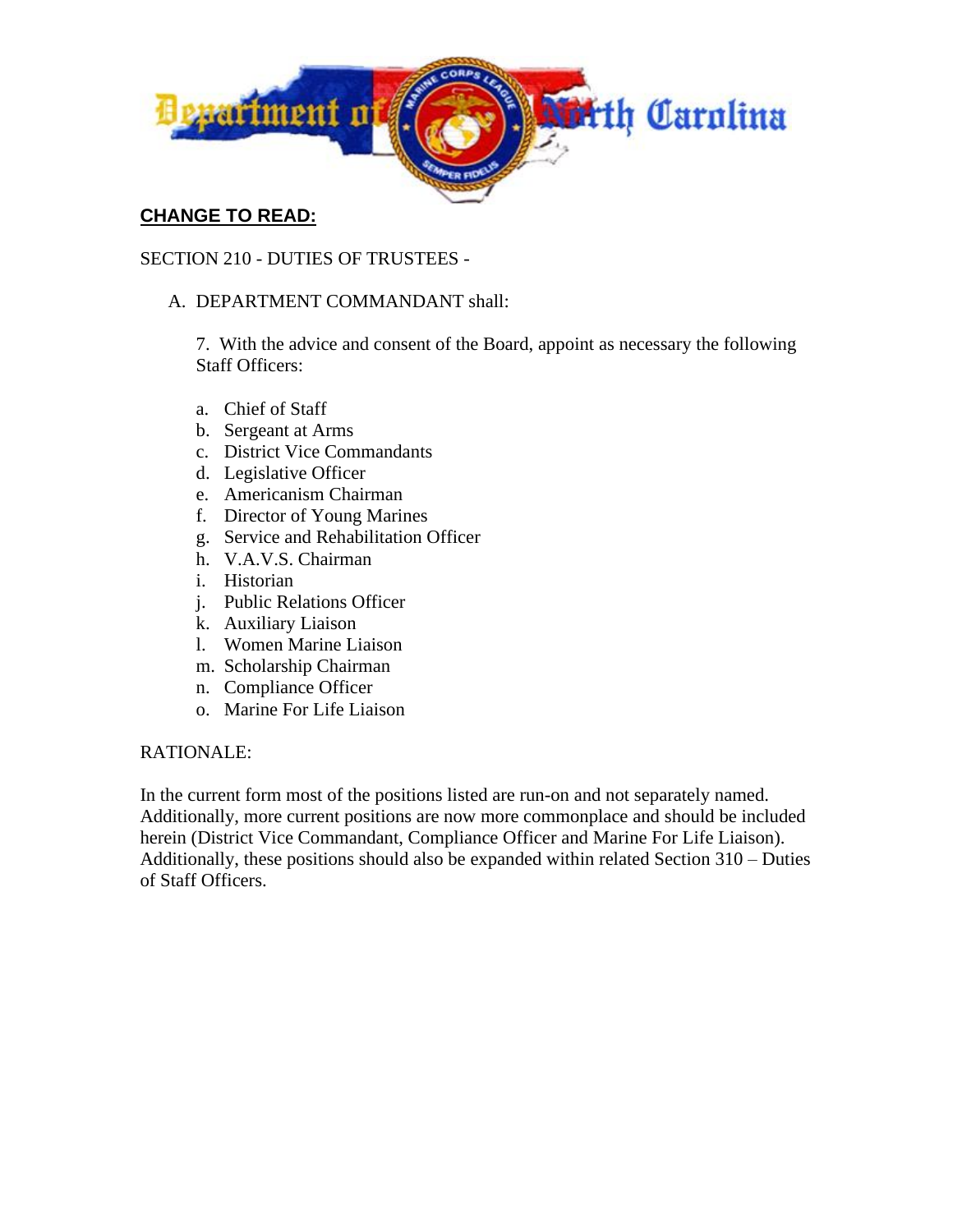

#### **BYLAWS MARINE CORPS LEAGUE DEPARTMENT OF NORTH CAROLINA**

# **ARTICLE THREE STAFF**

#### **SECTION 310 – DUTIES OF STAFF OFFIERS CURRENT:**

- A. CHIEF OF STAFF shall perform as a Staff Officer, coordinating staff functions and planning for the Commandant and assuming other administration tasks assigned by the Commandant.
- B. B. SERGEANT AT ARMS shall preserve order at Conventions and Staff Meetings and perform such other duties as are required by the Commandant. The Sergeant-at-Arms is empowered to deputize such Deputy Sergeants-at-Arms as may be necessary for the proper performance of his duties.
- C. C. AIDES-TO-COMMANDANT (Aid de Camp) shall assure that quarters, meeting facilities and material are available for performance of the Commandant's activities.

### **PROPOSED AMENDMENT: 14-MAY-2022 CHANGE TO READ:**

A. CHIEF OF STAFF shall perform as a Staff Officer, coordinating staff functions and planning for the Commandant, in concert with all Detachments hosting Department and Higher level meetings and conventions, assuring that quarters, meeting facilities and material are available for performance of the Commandant's activities, and assuming other administration tasks assigned by the Commandant.

B. SERGEANT AT ARMS shall preserve order at Conventions and Staff Meetings and perform such other duties as are required by the Commandant. The Sergeant-at-Arms is empowered to deputize such Deputy Sergeants-at-Arms as may be necessary for the proper performance of his duties.

C. DISTRICT VICE COMMANDANTS shall perform as a Staff Officer responsible to the Department Commandant for Detachments within their designated District. Each Detachment will liaison through the District Vice Commandant to the Department Commandant/Staff. Expanded duties are defined in the Department Standard Operating Procedures for District Vice Commandant.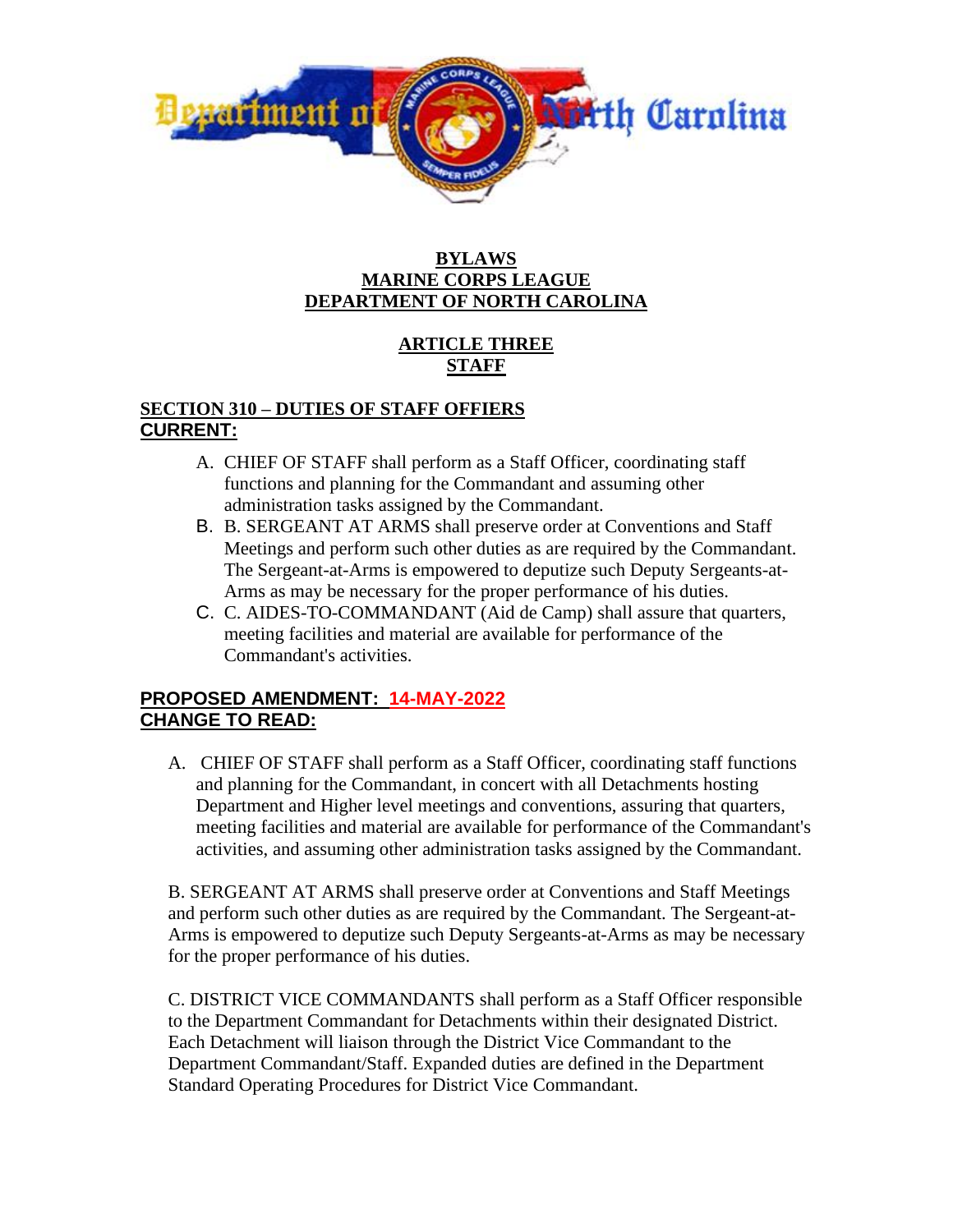

# **RATIONALE:**

- A. There has not been a Chief of Staff position for some time as it may convey a sense of autonomous power, although no appointed positions have any vote in Department decision making. The position of Aide-de-Camp, though limited in the description outlined within the bylaws has traditionally been involved with assisting hosting Detachments in the securing of contracts and facilities/services for the Department, Division and higher level meetings and conventions hosted within the Department.
- B. Recommendation that the Chief of Staff position be expanded and the Aide-de-Camp position be dropped thereby giving the Chief of Staff the responsibility for coordination and oversight of the Department and higher level Conventions and Membership Meetings.
- C. The position of District Vice Commandant (DVC) is critical in oversight of the eleven (11) geographical Districts in the Department of North Carolina. The DVC has a Standard Operating Procedures (SOP) that established the position as the first step in the Chain of Command between the Detachment and the Department. However, this position and its related SOP are not accessible to viewers via the Department website and its available documents.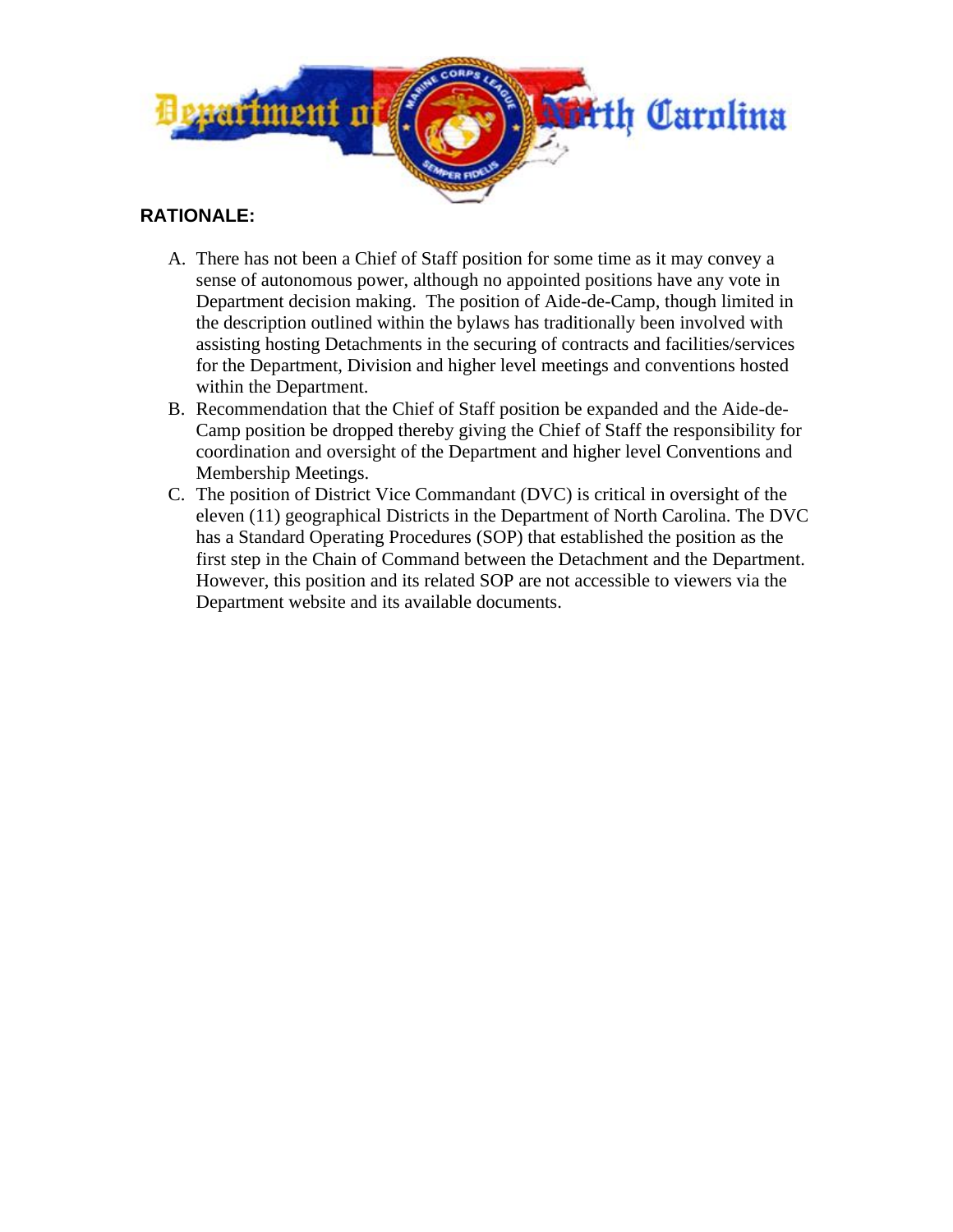

#### **BYLAWS MARINE CORPS LEAGUE DEPARTMENT OF NORTH CAROLINA**

# **ARTICLE SIX STAFF**

### **SECTION 615 – GOOD STANDING CURRENT:**

SECTION 615 - GOOD STANDING - All members shall be considered in good standing in the Marine Corps League,

A. Except when:

1. required dues are not paid, and transmitted, on or before membership expiration date as

2. shown on the member's card.

3. a member is indebted or in arrears to the member's Detachment, Department, or to National Headquarters.

4. under suspension as punishment upon adjudication of guilt as is provided in Chapter Nine (9), Section 910 of the Administrative Procedures.

# **PROPOSED AMENDMENT: 14-MAY-2022 CHANGE TO READ:**

SECTION 615 - GOOD STANDING - All members shall be considered in good standing in the Marine Corps League,

A. Except when:

1. required dues are not paid, and transmitted, on or before membership expiration date of 31 August annually.

2. a member is indebted or in arrears to the member's Detachment, Department, or to National Headquarters.

3. under suspension as punishment upon adjudication of guilt as is provided in Chapter Nine (9), Section 910 of the Administrative Procedures.

**RATIONALE:** In that the expiration dates for all members was changed to 31 August annually and that so many membership cards were returned undelivered annually, the standard expiration date on file at National headquarters is all that should be required. Therefore, there is no reason for any non-life Marine Corps League member not to know that their membership expires on 31 August annually.